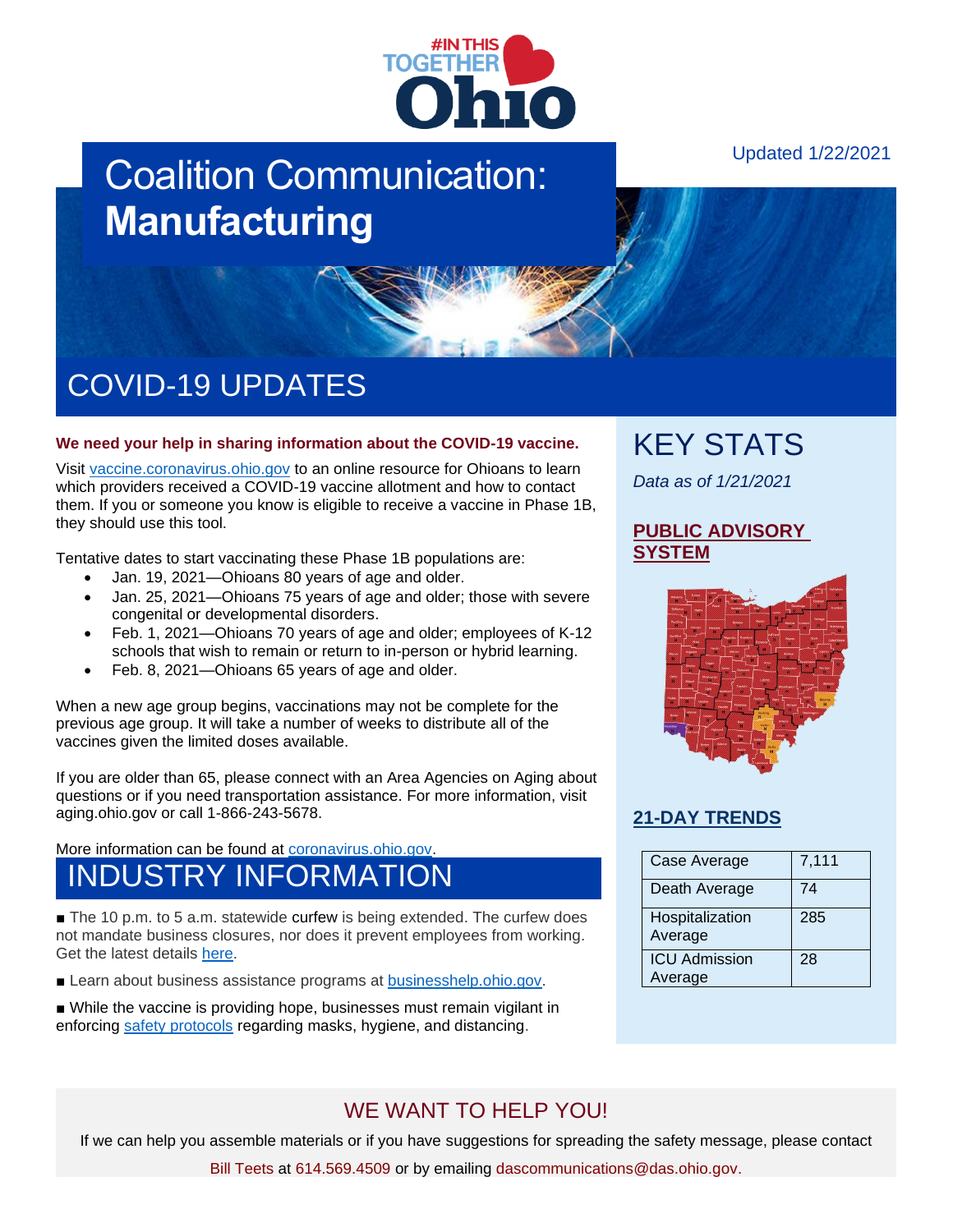

# SUGGESTED SOCIAL MEDIA POSTS

Vaccines can help us all move forward. Get the facts on Ohio's [phased in approach](https://coronavirus.ohio.gov/wps/portal/gov/covid-19/covid-19-vaccination-program/welcome/covid-19-vaccination-program) to COVID-19 vaccination program. #InThisTogetherOhio *Use [this](https://coronavirus.ohio.gov/static/vaccine/phased_approach_ohio.jpg) graphic.*

What we do off the clock impacts what we can do on the clock. Keep safe by masking up, backing up, washing up and avoiding crowds. Learn about Ohio's curfew [here.](https://coronavirus.ohio.gov/wps/portal/gov/covid-19/resources/general-resources/stay-at-home-tonight-fact-sheet). #InThisTogetherOhio #ResponsibleRestartOhio *Use [this](https://coronavirus.ohio.gov/wps/portal/gov/covid-19/resources/general-resources/social-distancing-infographics) graphic.*

The employees of [XYZ Corp| urge you to join us in showing appreciation to Ohio's [nurses](https://coronavirus.ohio.gov/wps/portal/gov/covid-19/resources/general-resources/social-distancing-infographics) by taking steps to slow the spread. #MasksOnOhio#InThisTogetherOhio *Use the image provided when linking to the video in this Tweet.*

### TALKING POINTS FOR YOU

■ Every single county in Ohio is at least triple the rate of high-incidence as determined by the CDC; some more than 14 times the rate of high-incidence. The risk of catching the virus is very real in every single county – whether rural, urban, or suburban. No county, [including ours,](https://coronavirus.ohio.gov/wps/portal/gov/covid-19/public-health-advisory-system) is safe from the spread of this virus.

■ Regardless of where you live, you should stay at home unless making necessary trips for supplies. And when you go out, wear a mask all the time, every time, whether you are indoors or outdoors.

■ While there is no mandate to receive a vaccine, vaccinations are extremely limited. Ohioans should be aware that, due to vaccine shortages, anyone who declines the vaccine at their first opportunity may not have another chance to receive it for some time.

### HOW YOU CAN HELP

 $\checkmark$  Set a good example, by wearing a mask, making virtual accommodations, and maintaining social distance when meeting face-to-face with others.

 $\checkmark$  Post on social media to describe how you are working to keep your employees and customers safe (and what they can do to help you maintain a safe environment) using the suggested hashtags.

 $\checkmark$  Submit letters to the editor or local news outlets that support the "COVID-19 Key" Messages;" wear a mask, wash hands often, and social distance.

✓ Participate in local media/radio interviews to support "COVID-19 Key Messages," and help showcase how you and your colleagues in the industry are supporting Ohio's Responsible Restart.

# RESOURCES

### **HASHTAGS TO USE**

#InThisTogetherOhio #OhioSmallBusinesses #ResponsibleRestartOhio #MasksOnOhio #StaySafeOhio

#### **LATEST UPDATES**

[Vaccination Program](https://coronavirus.ohio.gov/wps/portal/gov/covid-19/covid-19-vaccination-program/welcome/covid-19-vaccination-program)

[COVID-19 Vaccine](https://odh.ohio.gov/static/covid19/vaccine-providers/communications_toolkit.pdf)  [Communications Toolkit](https://odh.ohio.gov/static/covid19/vaccine-providers/communications_toolkit.pdf)

[Vaccination Distribution](https://coronavirus.ohio.gov/static/vaccine/general_fact_sheet.pdf)  **[Factsheet](https://coronavirus.ohio.gov/static/vaccine/general_fact_sheet.pdf)** 

[COVID Vaccine Myths vs.](https://coronavirus.ohio.gov/wps/portal/gov/covid-19/covid-19-vaccination-program/19-vaccine-myths-vs-facts/covid-19-vaccine-myths-vs-facts)  **[Facts](https://coronavirus.ohio.gov/wps/portal/gov/covid-19/covid-19-vaccination-program/19-vaccine-myths-vs-facts/covid-19-vaccine-myths-vs-facts)** 

[Sector-Specific](https://coronavirus.ohio.gov/wps/portal/gov/covid-19/responsible-restart-ohio/Sector-Specific-Operating-Requirements)  **[Requirements](https://coronavirus.ohio.gov/wps/portal/gov/covid-19/responsible-restart-ohio/Sector-Specific-Operating-Requirements)** 

### **VIDEOS**

[Remember When](https://youtu.be/p0-MgPCQFhk) [COVID-19 is Unpredictable](https://www.youtube.com/watch?v=UzpfJVykCz0) [Grit \(Clark Kellogg PSA\)](https://youtu.be/4uSIRNHvJT0)

### **GRAPHICS**

[COVID-19 Vaccines: Ohio's](https://coronavirus.ohio.gov/static/vaccine/phased_approach_ohio.jpg)  [Phased Approach](https://coronavirus.ohio.gov/static/vaccine/phased_approach_ohio.jpg)

[Phase 1A Graphic](https://odh.ohio.gov/static/covid19/vaccine-providers/phase-1-vaccine.jpg)

[Phase 1B Graphic](https://coronavirus.ohio.gov/static/vaccine/phase-1b-vaccine-twitter.jpg)

[What You Can Do](https://coronavirus.ohio.gov/static/responsible/signs/what-you-can-do-graphic-twitter.pdf)

[Social Distancing](https://coronavirus.ohio.gov/wps/portal/gov/covid-19/resources/general-resources/social-distancing-infographics)

[All Printables](https://coronavirus.ohio.gov/wps/portal/gov/covid-19/responsible-restart-ohio/Posters-and-Signs/Posters-and-Signs)

### WE WANT TO HELP YOU!

If we can help you assemble materials or if you have suggestions for spreading the safety message, please contact

Bill Teets at 614.569.4509 or by emailing dascommunications@das.ohio.gov.